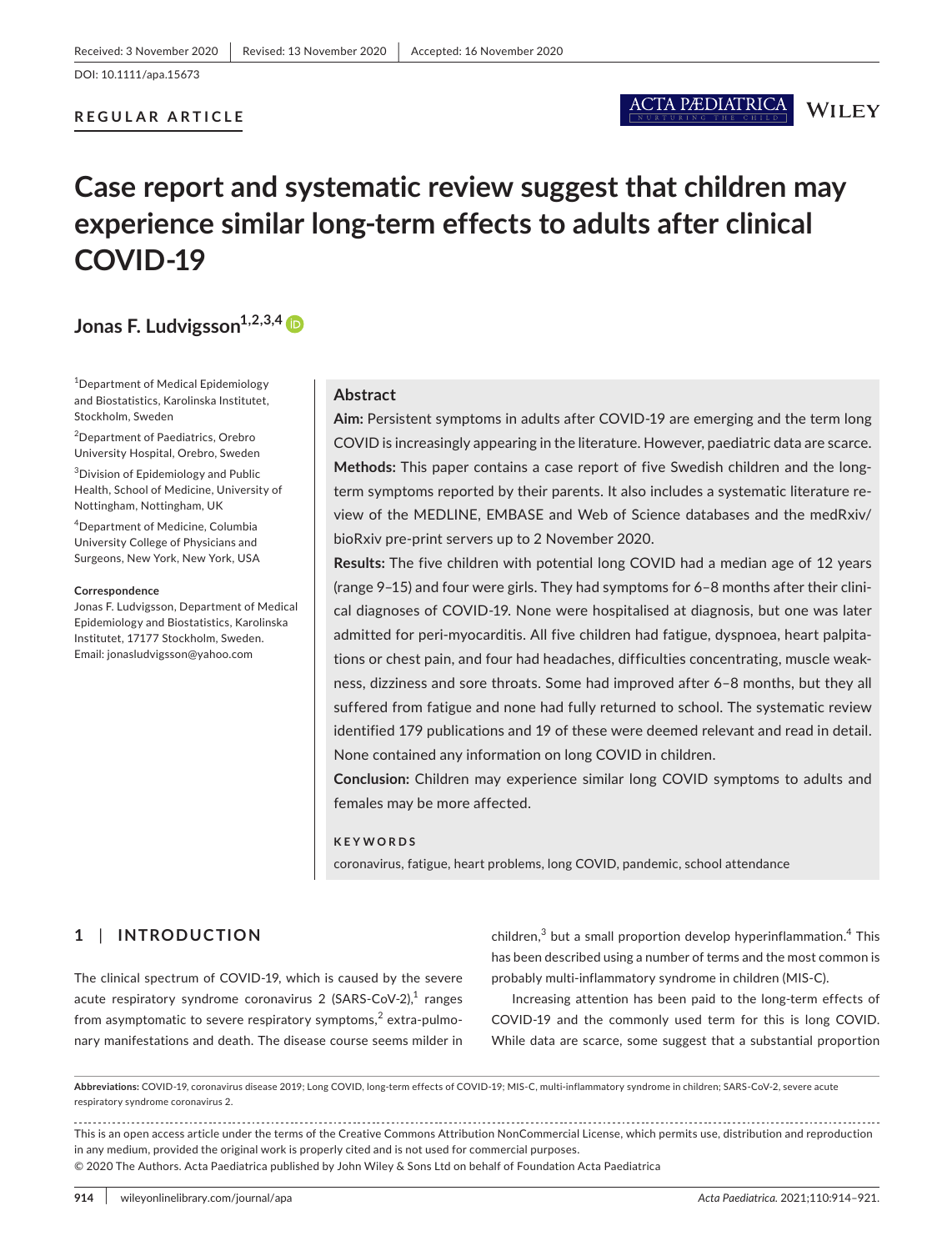of individuals with COVID-19 have the persistent symptoms that are characteristic of long COVID.<sup>5</sup> Symptoms in adults include fatigue, headache, dyspnoea, cognitive impairment, depression, skin rashes and gastrointestinal complaints. While there is a growing body of literature on long COVID in adults,  $5-7$  the data on children are scarce.

The aim of this paper was to describe five children with long COVID, based on parental reports, and complement those cases with a systematic literature review of long COVID.

## **2** | **METHODS**

## **2.1** | **Case reports**

In late October 2020, I was one of a number of physicians and healthcare personnel who were contacted by the parents of three children who had met on an Internet-based social media forum after their children were diagnosed with COVID-19. They had noted our interest in COVID-19 and were keen to raise awareness of the ongoing symptoms that their children were experiencing after contracting the virus. When I expressed interest in their reports, a further two parents contacted me. My contact with them was limited to clarifying their parental reports, obtaining written, informed consent for their children's data to be used in this paper and assuring them that any data that were used would be anonymised. The different areas of data gathered were decided after hearing the histories of the families. Separate consent was obtained from children aged 12 years or more.

In this Swedish case report, we defined long COVID as persistent symptoms that lasted for 2 months or more, as this corresponded to the mean duration reported by Carfi et al.'s $^7$  follow-up of 143 adults, which found that 87% had persistent symptoms after COVID-19. All the data are based on parental reports of the five children.

## **2.2** | **Systematic literature search**

A librarian at the Karolinska Institutet University Library, Stockholm, Sweden, performed a systematic literature review of the MEDLINE, EMBASE and Web of Science databases on 2 November 2020 to identify papers on long COVID in children. In addition, the librarian also performed a search of medical papers filed on medRxiv/bioRxiv up to the same date. This is a pre-print database for biology papers, which is operated by the Cold Spring Harbor Laboratory, a private research and educational institution in New York, USA.

We used the same search terms for COVID-19 and SARS-CoV-2 and children as we did in our two previous systematic reviews of COVID-19.8,9 However, we also added following terms, and variants of these terms, to specifically catch publications that discussed long COVID: chronic, post-acute, post-COVID, long COVID, long haulers, persistent, sequelae or complications. Details of the searches can be found in Appendix S1.

#### **Key notes**

- This paper presents a case report of five Swedish children aged 9–15 and the parental reported symptoms they experienced more than 2 months after clinical diagnoses of COVID-19.
- All had fatigue, dyspnoea, heart palpitations or chest pain, four had headaches, difficulties concentrating, muscle weakness, dizziness and sore throats and females appeared to be over represented.
- The accompanying systematic review did not reveal any data on long COVID in children.

After the duplicates were removed, the search identified 179 papers: 82 in MEDLINE, 20 in EMBASE, 58 in Web of Science and 19 in medRxiv/bioRxiv. The author read 19 in detail after screening the titles and abstracts. Of these, 11 were from  $MEDLINE$ ,  $10-20$ two from  $EMBASE<sup>21,22</sup>$  five from Web of Science<sup>23-27</sup> and one from medRxiv/bioRxiv.<sup>28</sup> There was no pre-specified protocol prior to the review.

## **3** | **RESULTS**

#### **3.1** | **Case reports**

Of the five children with potential long COVID, four were girls and their median age was 12 years (range 9–15). The children had experienced symptoms for between 6 and 8 months. All had been diagnosed with COVID-19 by their physician. None of the children had positive SARS-CoV-2 polymerase chain reactions, but the tests had been obtained more than 1.5 months after the onset of COVID-19. SARS-CoV-2 antibody testing had been carried out on four of the five children, but all the tests were negative. It was not necessary for any of the children to be admitted to hospital at the onset of COVID-19. The clinical details of the children, based on parental reports, are presented in Table 1. Only one child had comorbidities before developing COVID-19 and that was a 12-year-old female with asthma, allergies and mild autism spectrum disorder.

The most common symptoms 2 months after the onset of COVID-19 were fatigue, dyspnoea and heart palpitations or chest pain. These were seen in all five of the children. In addition, four of the five children complained of headaches, difficulties concentrating, muscle weakness, dizziness and a sore throat.

The parents reported that three of the children experienced abdominal pain, memory loss, depression and skin rashes and muscle pain. Less common symptoms, experienced by two children, were remitting fever, sleep disorders, joint pain, diarrhoea and vomiting and hyperanaesthesia A number of symptoms were each reported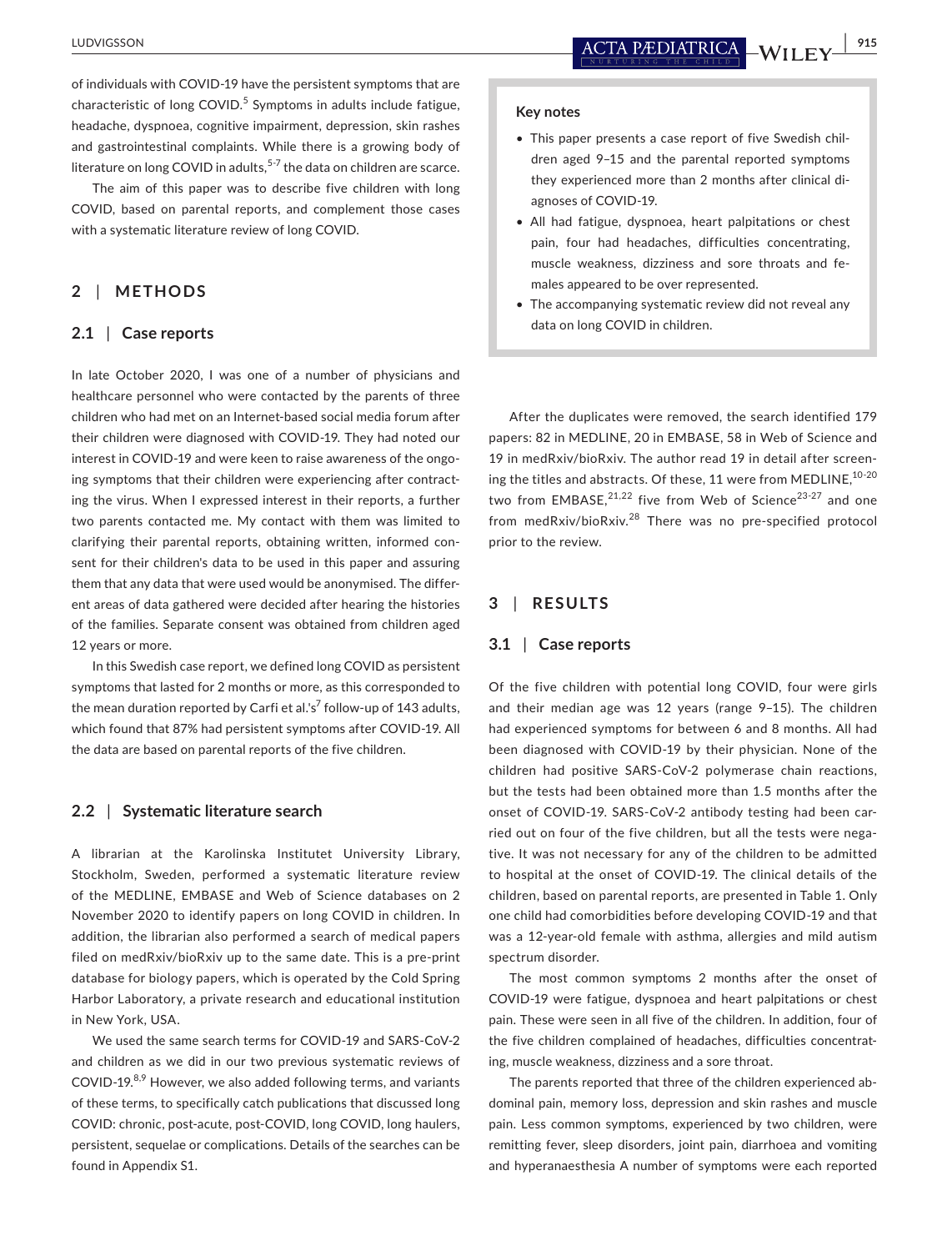|                                      | Patient 1                                                                                                                                                                                                                  | Patient 2                                                                                                                                                                                                                                                                            | Patient 3                                                                                                                                                                                                                                                                                                                                                                                                                                                  | Patient 4                                                                                                                                                                                                                                                                  | Patient 5                                                                              |       |
|--------------------------------------|----------------------------------------------------------------------------------------------------------------------------------------------------------------------------------------------------------------------------|--------------------------------------------------------------------------------------------------------------------------------------------------------------------------------------------------------------------------------------------------------------------------------------|------------------------------------------------------------------------------------------------------------------------------------------------------------------------------------------------------------------------------------------------------------------------------------------------------------------------------------------------------------------------------------------------------------------------------------------------------------|----------------------------------------------------------------------------------------------------------------------------------------------------------------------------------------------------------------------------------------------------------------------------|----------------------------------------------------------------------------------------|-------|
| Sex, age                             | Female, 13 years                                                                                                                                                                                                           | Female, 12 years                                                                                                                                                                                                                                                                     | Male, 11 years                                                                                                                                                                                                                                                                                                                                                                                                                                             | Female, 9 years                                                                                                                                                                                                                                                            | Female, 15 years                                                                       |       |
| Earlier comorbidities                |                                                                                                                                                                                                                            | Asthma, allergies and mild autism spectrum<br>disorder (normal schooling)                                                                                                                                                                                                            |                                                                                                                                                                                                                                                                                                                                                                                                                                                            |                                                                                                                                                                                                                                                                            |                                                                                        |       |
| Symptoms                             | 6.5 months                                                                                                                                                                                                                 | 7.0 months                                                                                                                                                                                                                                                                           | 6.0 months                                                                                                                                                                                                                                                                                                                                                                                                                                                 | 8.0 months                                                                                                                                                                                                                                                                 | 8.0 months                                                                             |       |
| Other contacts at COVID-<br>19 onset | members sick<br>Other family                                                                                                                                                                                               | Father fell sick 10 days before child                                                                                                                                                                                                                                                | Mother and patient's friend<br>fell sick at the same time                                                                                                                                                                                                                                                                                                                                                                                                  | siblings were also ill<br>Mothers and two                                                                                                                                                                                                                                  | Child and several travel companions sick<br>during holiday abroad                      |       |
| Initial COVID-19                     | cough. Lost taste<br>extreme fatigue.<br>Fever, abdominal<br>and smell after<br>Body felt very<br>heavy. Deep<br>pain, upper<br>respiratory<br>symptoms,<br>2 weeks                                                        | High fever with abdominal pain and headache.<br>Lost taste and smell. Dyspnoea. Extreme<br>fatigue. Dizziness                                                                                                                                                                        | 2 weeks. Abdominal pain,<br>Headache and sore throat.<br>anorexia. Lost taste and<br>Tired. Thirsty for first<br>diarrhoea, nausea and<br>smell                                                                                                                                                                                                                                                                                                            | abdominal pain,<br>Fever, diarrhoea,<br>several weeks<br>dyspnoea for<br>nausea and<br>headache,                                                                                                                                                                           | dyspnoea and chest pain. Very tired<br>High fever, headache, sore throat,              | T H E |
| Long COVID- (after<br>2 months)      | hyperanaesthesia<br>toilet. Developed<br>two months and<br>April to August)<br>Stayed in bed for<br>3 months (mid-<br>after 4 months<br>skin rash after<br>except to visit<br>severe pain in<br>her arms and<br>shower and | 3 days due to this cardiac complication. Recent<br>Increased tics. Developed<br>Sick for 11 weeks. Depressed, angry. Lots of<br>peri-myocarditis. Admitted to hospital for<br>Repetitive behaviour. Worsening autism<br>exercise ECG normal<br>spectrum disorder.<br>abdominal pain. | Abdominal pain, especially<br>numbness in some fingers.<br>even with limited physical<br>Distorted smell and taste.<br>in evenings. Constipated.<br>Joint pain and back pain.<br>Fatigued. Usually stayed<br>not walk > 100 metres.<br>Hyperanaesthesia, but<br>in bed until noon. Sub<br>febrile (37.8 C). Could<br>Swollen lymph nodes.<br>Fluctuating symptoms.<br>Dizziness. High pulse,<br>Anorexia and nausea.<br>Chest pain. Skin rash.<br>exertion | sensory impairment.<br>Extreme fatigue. No<br>not climb stairs. Felt<br>legs and other body<br>Symptoms escalated<br>strength to speak.<br>Fever, nausea and<br>4-5 months after<br>Dyspnoea. Could<br>abdominal pain.<br>with chest pain,<br>disease onset,<br>had 'died' | Slept for 16-18 h per day. Dyspnoea,<br>chest pain, dizziness. Cognitive<br>impairment |       |

(Continues) (Continues)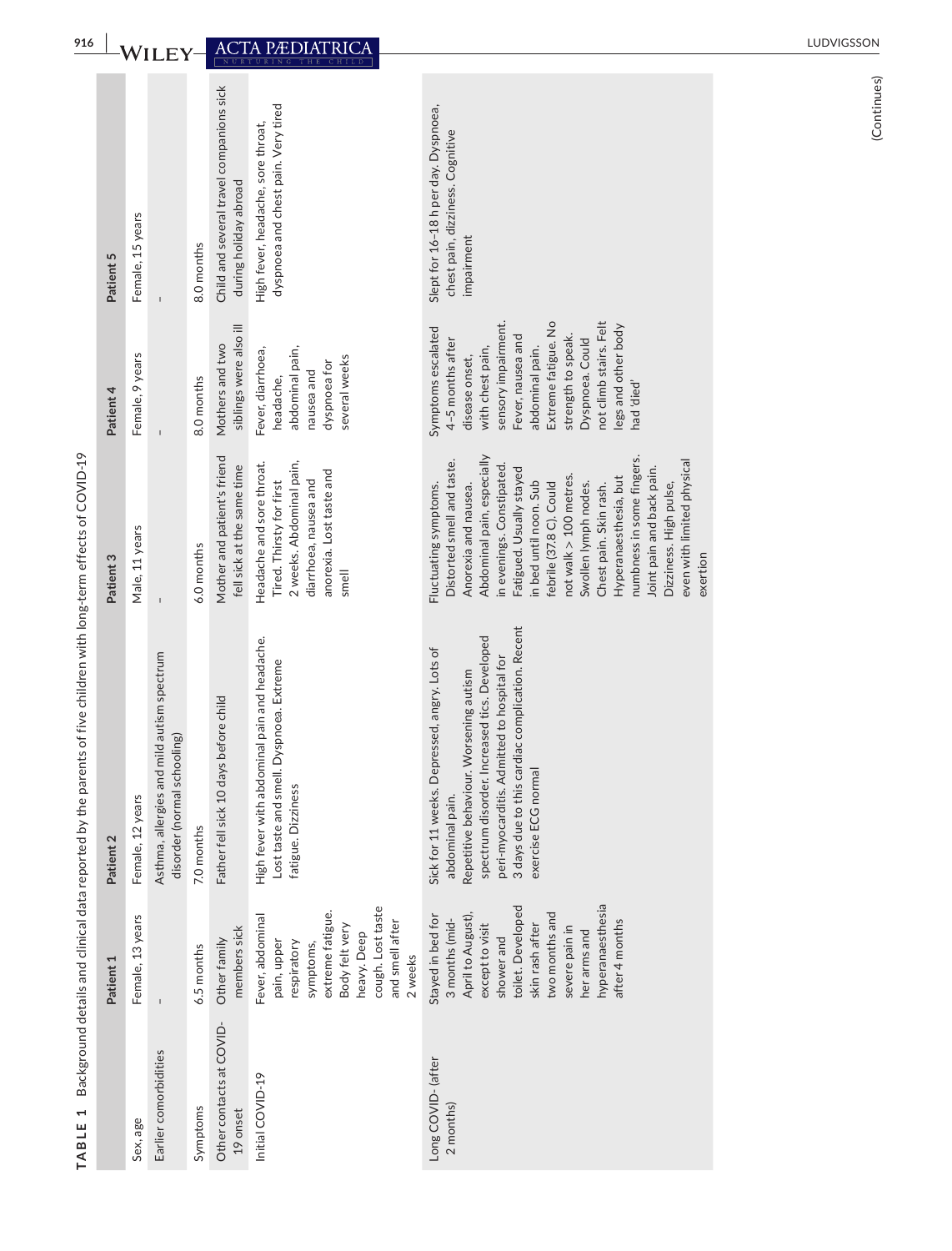| TABLE 1 (Continued)                                                                                   |                                                                                                                                                                                                                                                                                                                                                      |                                                                                                                                                                                                                                                                                                            |                                                                                                                                                                                                                                                                         |                                                                                                                                                          |                                                                                                                                                                                                                             |
|-------------------------------------------------------------------------------------------------------|------------------------------------------------------------------------------------------------------------------------------------------------------------------------------------------------------------------------------------------------------------------------------------------------------------------------------------------------------|------------------------------------------------------------------------------------------------------------------------------------------------------------------------------------------------------------------------------------------------------------------------------------------------------------|-------------------------------------------------------------------------------------------------------------------------------------------------------------------------------------------------------------------------------------------------------------------------|----------------------------------------------------------------------------------------------------------------------------------------------------------|-----------------------------------------------------------------------------------------------------------------------------------------------------------------------------------------------------------------------------|
|                                                                                                       | Patient 1                                                                                                                                                                                                                                                                                                                                            | Patient 2                                                                                                                                                                                                                                                                                                  | Patient 3                                                                                                                                                                                                                                                               | Patient 4                                                                                                                                                | Patient 5                                                                                                                                                                                                                   |
| Current status                                                                                        | fatigued that she<br>gone, but fatigue<br>worsened in late<br>Complains body<br>she moves. Pain<br>breathing when<br>Extreme fatigue.<br>Remitting fever<br>with her hands<br>and high pulse.<br>communicates<br>was in bed for<br>1.5 weeks. So<br>is very heavy.<br>in arms have<br>October and<br><b>Difficulties</b><br>rather than<br>speaking. | pre-COVID-19 status. Lot of abdominal pain.<br>Has more tics than usual when stressed, but<br>Fatigued. Sleeps well, but has started to take<br>melatonin. Depressed, and medicates with<br>sertraline. Difficulties with concentration.<br>autism spectrum disorder has returned to<br>Sometimes headache | myocarditis. Will see child<br>frequently gets abdominal<br>tolerance to exercise and<br>Symptoms have improved,<br>Physician suspects post-<br>ECG, exercise ECG and<br>but patient continues<br>heart ultrasound OK.<br>to have fatigue. Low<br>psychologist<br>pain. | undergone testing<br>and throat culture.<br>tests, spirometry,<br>ultrasound, blood<br>Symptoms remain.<br>with ECG, heart<br>All negative<br>Tired. Has | Negative test for lung thromboembolism<br>Memory loss. Weight loss. Not hungry.<br>Has stopped exercising at elite level.<br>Seeing physiotherapist, and will see<br>Brain fog. Concentration difficulties.<br>psychologist |
| School attendance                                                                                     | parents drive her<br>Cannot use the<br>her school. Her<br>stairs, but has<br>an elevator at<br>attendance.<br>to school<br>Part-time                                                                                                                                                                                                                 | Attends roughly 50% of the<br>lectures from home<br>Distance learning.                                                                                                                                                                                                                                     | Attends school on 3 days:<br>for 1 h. Distance learning<br>2 days for 2 h and 1 day<br>Part-time attendance.<br>from home on other<br>2 days                                                                                                                            | Attends school 50%<br>of the time                                                                                                                        | started upper secondary school, mainly<br>through distance learning <sup>a</sup> . Attends<br>No school for first 3 months. Just<br>when feels OK                                                                           |
| Support/how to improve<br>the child's complaints                                                      | and making her<br>food and drink<br>take her pain<br>on giving her<br>Parents focus<br>medication                                                                                                                                                                                                                                                    | Parents have removed all demands. Patient<br>them<br>cannot cope with                                                                                                                                                                                                                                      | focus on the patient eating<br>Needs to rest. Parents<br>and drinking                                                                                                                                                                                                   | day. Parents think<br>well. Rests during<br>vitamin C may be<br>Improves if sleeps<br>helping                                                            | Takes dextrose to increase energy levels.<br>Has begun taking dietary supplements                                                                                                                                           |
| Note: For additional information on symptoms, see main text.<br>Abbreviation: ECG, electrocardiogram. |                                                                                                                                                                                                                                                                                                                                                      | an Sweden, some upper secondary schools have continued with part-time distance learning during autumn 2020.                                                                                                                                                                                                |                                                                                                                                                                                                                                                                         |                                                                                                                                                          |                                                                                                                                                                                                                             |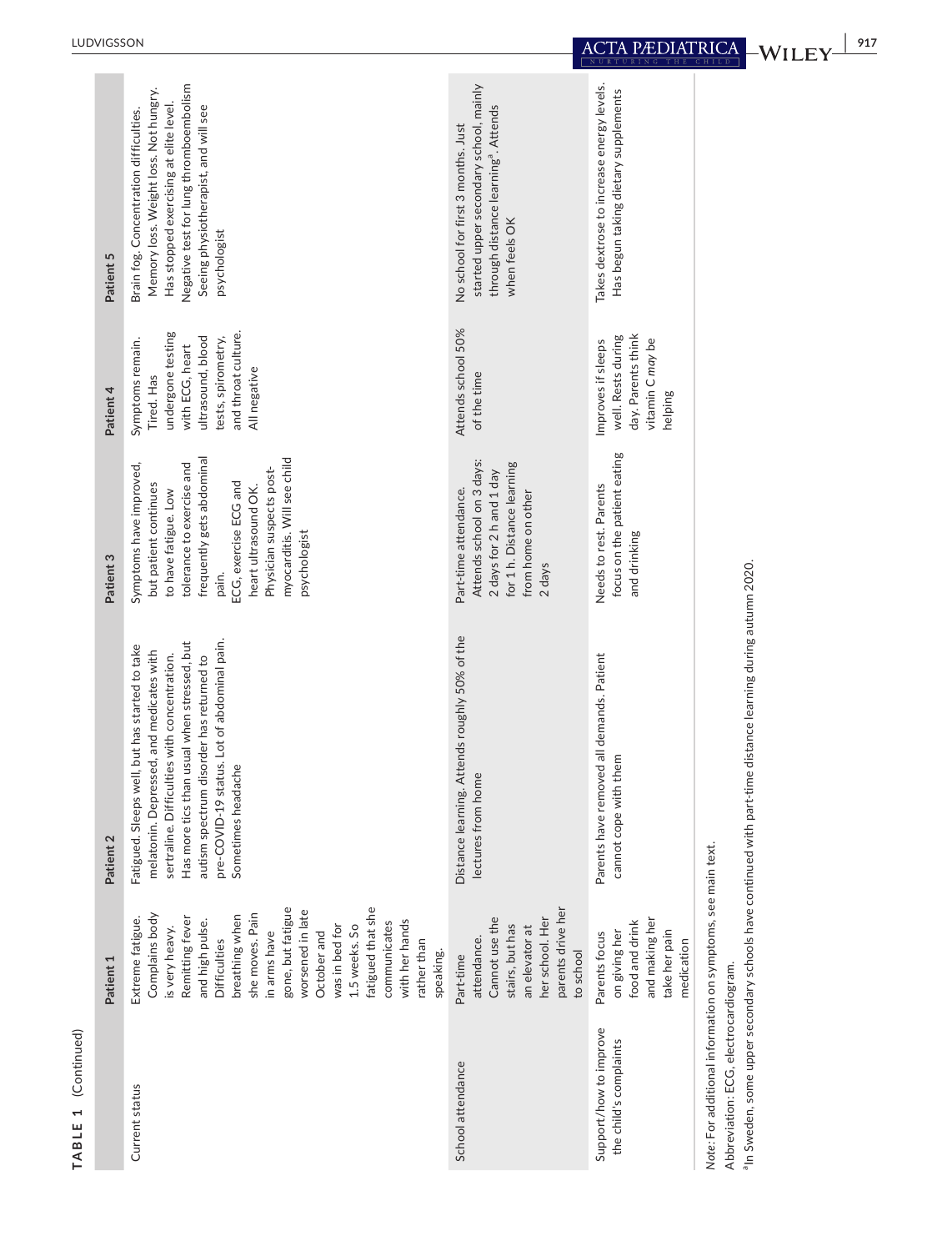**918 WII FY ACTA PEDIATRICA** 

by one child after 2 months, and they were persistent deranged smell and taste, poor appetite, a chronic cough and numbness.

Some of the children had improved after experiencing symptoms for 6–8 months, but all of them still suffered from fatigue and none of them had been able to return to school full time. Four reported daily problems of some kind while a fifth was reported to have 'good and bad days'.

The parents stated that two of the children had undergone cardiac examinations and two had seen, or were scheduled to see, a psychologist. The girl with prior comorbidities was hospitalised for 3 days for peri-myocarditis after being diagnosed with COVID-19.

Several parents also reported that they or the children's siblings also had longstanding issues as a result of COVID-19. These included the mothers and two siblings of patient four (Table 1).

One parent noted that it was general knowledge on Internetbased social forums for long COVID patients that mothers and their daughters often had long COVID simultaneously.

#### **3.2** | **Systematic literature review**

Most of the 19 publications read in detail concerned general<sup>16,24</sup> or specific<sup>15,25,26</sup> medical aspects of COVID-19, but they did not describe any children with long COVID. Other publications concerned how COVID-19 may influence different aspects of children's lives.<sup>11</sup>

In a systematic review, Ahmed et al.<sup>10</sup> described the clinical characteristics of 662 children with MIS-C, but reported no long-term consequences other than MIS-C. It was unclear if any of the MIS-C cases that the authors described occurred more than 2 months after the onset of COVID-19. Other studies focused on individual cohorts of children with MIS-C or COVID-19 and the need for intensive care,<sup>13</sup> hospital admission<sup>27</sup> or other aspects of MIS-C or COVID-19. $23$ 

In a brief report, Denina et al.<sup>14</sup> followed up 28 children admitted to hospital with COVID-19. On average, children were followed up for an average of 35 days after discharge, but the authors did not state the average time lapse between hospital admission and follow-up. After they were discharged, none of the children demonstrated any clinical or laboratory abnormalities. The authors noted that no sequelae remained 4 months after discharge.<sup>14</sup>

Finally, the other studies identified in our review concerned COVID-19 in adults.<sup>12,17,20</sup> Radmard et al.<sup>21</sup> discussed neurological complications after COVID-19 and presented data on 33 patients. There was only one paediatric patient under the age of 18 and that individual was 17 years of age. No detailed follow-up data were provided. Although it was not explicitly stated, the median age of the 48 patients in the pre-print study by Savarraj et al.<sup>28</sup> was 50 years and children were not mentioned. Yasin et al. reviewed respiratory symptoms and x-ray results<sup>22</sup> in subjects with a mean age of 42 years, which included an unspecified number of children aged 12–17. It is unclear if any of the documented abnormalities at more than 15 day persisted for two or more months and were seen in children.

I was unable to access a case report of four adolescents with skin lesions, 2 weeks after the occurrence of a flu-like syndrome. $^{18}$  The patients tested positive for SARS-CoV-2 antibodies, but it was not clear from the abstract if these potential cutaneous manifestations persisted for more than 2 months.

#### **4** | **DISCUSSION**

This paper presents detailed parent reported data on five children with potential long COVID that lasted for more than 2 months, which was the mean duration reported by Carfi et al.'s follow-up of adults with long COVID.<sup>7</sup> In fact, the children all had symptoms for at least 6 months. The children who were between 9 and 15 years of age had substantial difficulties many months after the onset of COVID-19 and this was reflected by their poor school attendance.

In Sweden, preschools and elementary schools were kept open during the first wave of the pandemic in spring 2020.<sup>29</sup> Early COVID-19 reports suggested that children had milder disease symptoms than adult and a better prognosis. During late spring 2020, reports started to emerge of a Kawasaki-like hyperinflammation.<sup>4</sup> Widely known as MIS- $C<sub>10</sub>$ <sup>10</sup> this often occurs in children who test positive for antibodies and it is possible that it appears after a diagnosis of COVID-19 infection, rather than during the acute phase of the disease. However, my impression is that MIS-C remains an uncommon complication in children with COVID-19.

Of the five children in our case report, four were female and that ratio of 4:1 was also reported by a French study. The hospital saw some 30 patients weeks with persistent symptoms and noted that many were females around 40 years of age.<sup>30</sup> Since the data were collected on the five children in the case report, more parents have contacted the author and the majority of those had daughters who seems to have long COVID.

This case report yields no clues about the frequency of long COVID in children. In adults, a review by Greenhalgh et al.<sup>5</sup> suggested that up to 1 in 10 adults suffered prolonged symptoms up to 3 weeks after COVID-19 was diagnosed. Clearly, future studies should look into the prevalence of long-term complications from COVID-19 in children. While earlier risk factors for prolonged COVID-19 have been reported in adults,<sup>5</sup> none of the papers covered by our systematic review discussed predisposing factors. Four of the five children in the case report had no comorbidities prior to COVID-19. The fifth had asthma, allergies and autism spectrum disorder. The fact that long COVID may occur in healthy children is consistent with data in adults.<sup>30</sup> None of the children was admitted to hospital at the onset of COVID-19, but the girl with prior comorbidities did spend 3 days in hospital with peri-myocarditis 3 months after she was diagnosed with COVID-19. In addition, many adults with long COVID have had mild initial disease.

Carfi et al. $<sup>7</sup>$  described the 143 adults admitted to hospital for</sup> COVID-19, who were followed up at an average of 60 days after disease onset, in a research letter to *JAMA*. Of these more than 87%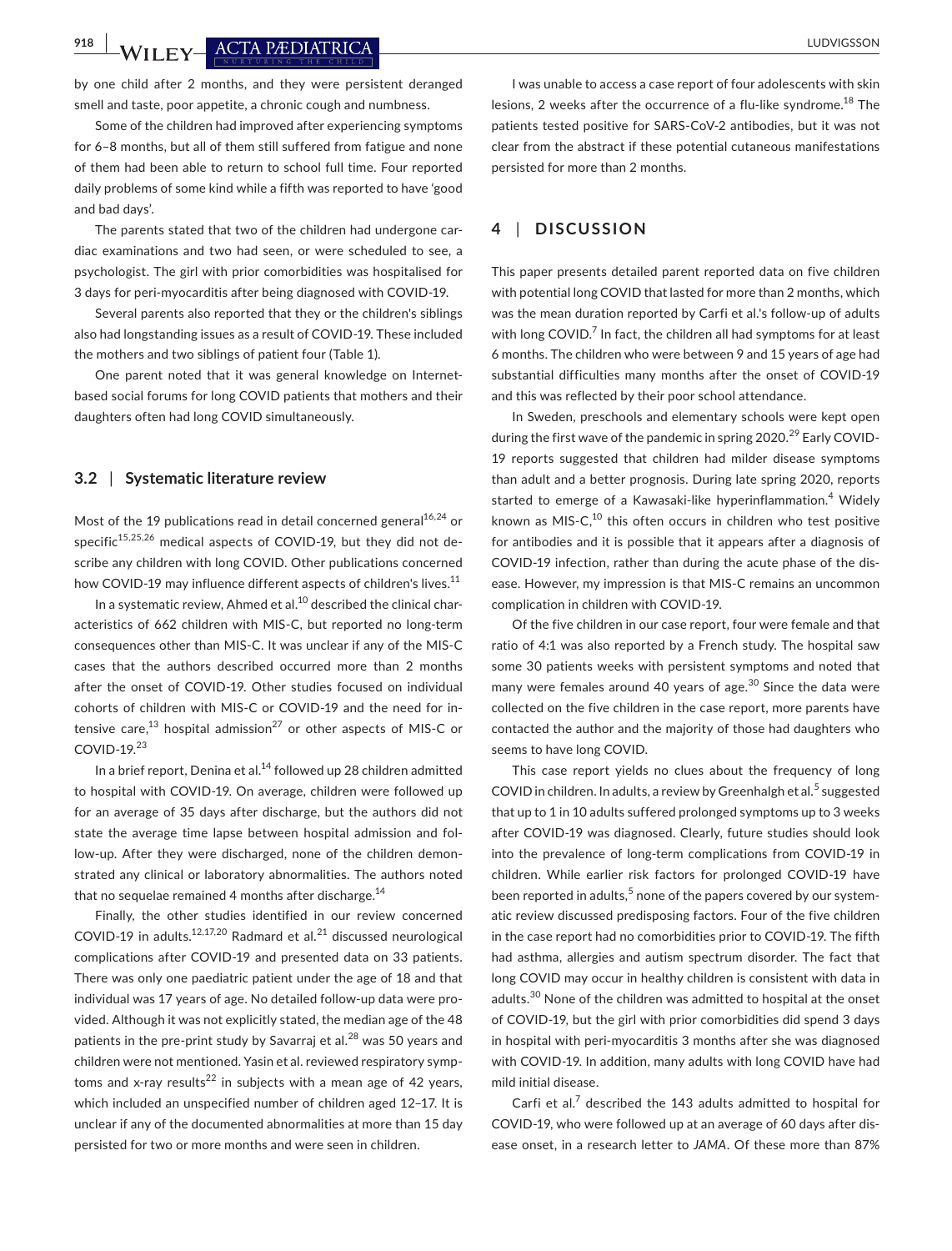had at least one persistent symptom and most frequent were fatigue, dyspnoea, joint pain and chest pain.

All five children in our study reported fatigue and dyspnoea, but joint pain and chest pain were also common. Other symptoms ranged from neurological complaints to skin rashes, sleep disorders, depression, muscle pain and remitting fever. However, fatigue seems to stand out as the predominant symptom and it persisted at end of follow-up in all five children. In a paper by Rubin, $^6$  unpublished data from 1500 long COVID adult patients showed fatigue to be the most frequent persisting symptom. Long-term fatigue is not uncommon after other viral infections.<sup>31</sup> When Lam et al.<sup>32</sup> followed up 369 severe acute respiratory syndrome survivors 4 years after they developed the disease in the first decade of this century, they found that more than 40% reported fatigue. Although it is often overlooked, narcolepsy, which is characterised by extreme fatigue, increased substantially among unvaccinated Swedish children during the H1N1 influenza pandemic of 2009–2010. It is likely that this reflected increased exposure to the influenza virus.<sup>33</sup>

All five children in our case report also reported dyspnoea, which Carfi et al. $^7$  saw in 43% of their adults with long COVID. Other frequent symptoms, reported by one in five adults in that study, were heart palpitations and chest pain. $^7$  Data now suggest that COVID-  $\,$ 19 may have cardiovascular consequences in both adults<sup>34</sup> and children<sup>10,15,25</sup> and that chest pain is common in adults.<sup>5,7</sup> It is notable that several of the children in our case report had palpitations, with a high pulse rate on exertion and an inability to perform physical activity. In addition, the only child who was hospitalised in our case report had peri-myocarditis.

The children in our case report also experienced gastrointestinal, neurological and cognitive symptoms, which were all consistent with the extra-pulmonary manifestations reported in acute COVID-19 patients.<sup>5,35</sup>

It is interesting that sometimes several people in the same family as the children in this report had long COVID. This suggests that shared genetic or environmental traits might predispose some individuals to long COVID.

#### **4.1** | **Clinical implications**

Most children with COVID-19 show few symptoms and have a mild form of the disease. $^8$  However, it has become clear that a small proportion develop MIS- $C^{10}$  and some may even need intensive care.<sup>13</sup> Although the current systematic review found no earlier reports of long COVID, the five children aged 9–15 years in our case report testify to the existence of long-term complications from COVID-19 in children. While I was writing this case report, I became aware of even more children with long COVID, as more parents contacted me, but these were not included in this case report.

This case report and review raise a number of questions and point to future research needs. More research is needed into the prevalence and prognosis of long COVID in children. Affected children need relevant follow-up visits that consider child-specific aspects and the strategy outlined by Greenhalgh et al.<sup>5</sup> may be a useful starting point. The fact that the children in the case report had still not returned fully to school at the time of writing, despite Swedish schools being open for children up to the age of 16 throughout the pandemic<sup>8</sup> adds to the seriousness of the matter.

Swedish healthcare<sup>36</sup> should follow-up children with long COVID and their rehabilitation needs should be assessed.

## **4.2** | **Strengths and limitations**

This study had some strengths and limitations. One strength was the systematic search of a number of highly respected medical databases, including the medRxiv/bioRxiv pre-print servers. Despite our extensive search, I failed to identify any report that specifically described long COVID in children.

The limitations of our review include the lack of granular data on blood tests and other investigations to rule out differential diagnoses. Although I cannot rule out that the children had MIS-C, or even Kawasaki disease, the long symptom duration argues against MIS-C and Kawasaki disease as the explanation for the symptoms of these children. The data in the case reports were reported by the parents of the five children. Given the clinical spectrum of long COVID in the five patients, full haematology, electrolytes, cardiac markers and inflammatory markers would have been useful. Tests to rule out differential diagnoses, such as other inflammatory or autoimmune conditions, would also have been useful. Several, but not all of the patients in our case report, had undergone heart examinations. Still it would have been preferable to include detailed echocardiography data on all five children in this review.

It is possible that the children in this case report have more severe long COVID than the average child. The fact that their parents reached out to the medical community may also signal that their children had a severe form of long COVID.

Although all of the five children had been diagnosed with COVID-19 by their respective physicians, none of them had been tested positive for COVID-19 at the time of their diagnosis. It worth noting that it has been suggested that a positive test is not required for a diagnosis of long COVID.<sup>5</sup> That fact that the polymerase chain reaction tests for SARS-CoV-2 were negative is not surprising, since they were not obtained during the acute phase of COVID-19. Sweden suffered from a lack of testing equipment during spring 2020 when these children fell sick, $^{29}$  and testing was primarily targeted at hospital inpatients and healthcare personnel. Still I acknowledge that other explanations for the ongoing symptoms cannot be fully ruled out. None of the children were admitted to hospital during spring 2020, but patient two was later admitted for peri-myocarditis.

## **5** | **CONCLUSION**

This case report on five children and the accompanying systematic review add to the growing evidence that long COVID may potentially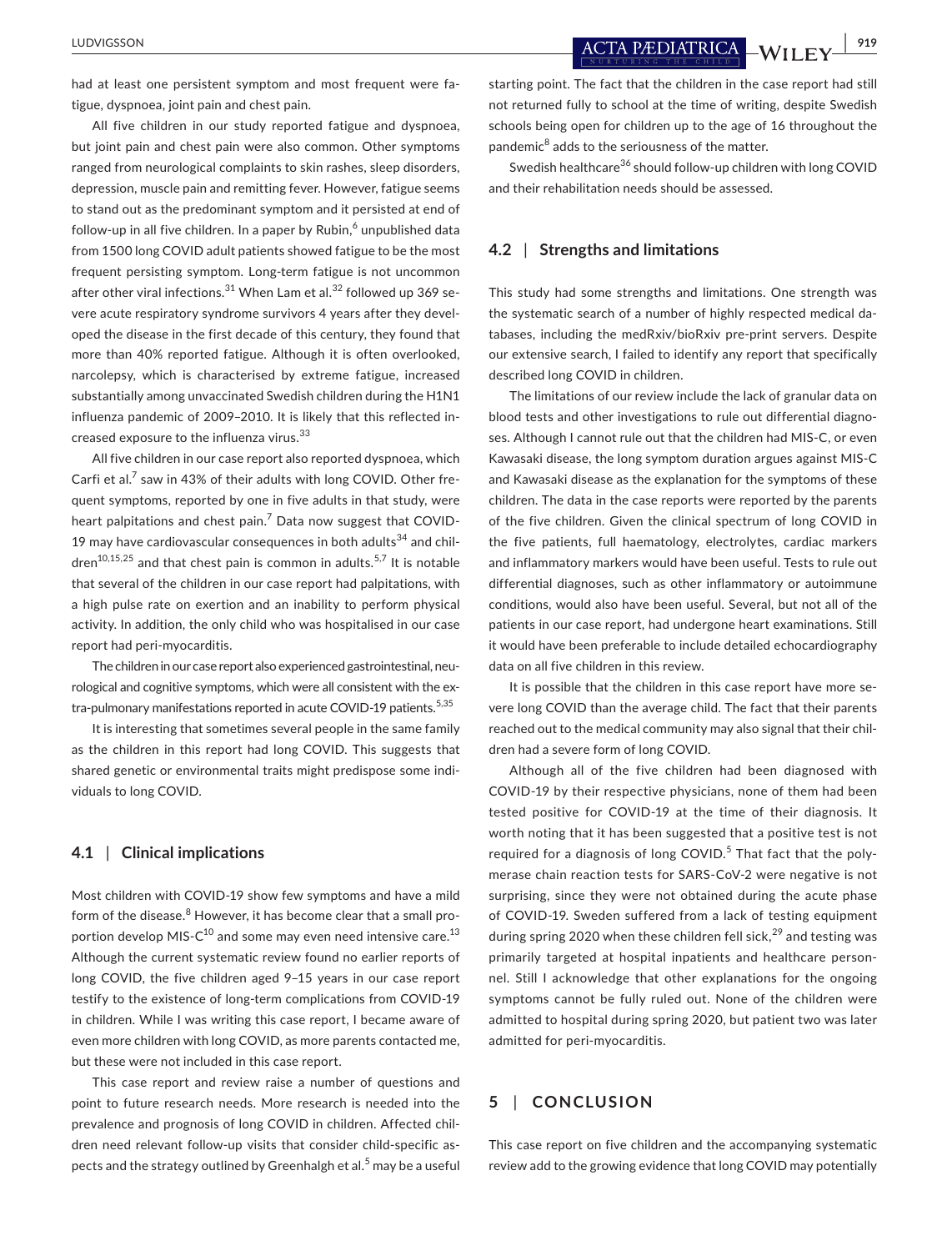**EXECTA PEDIATRICA DECORPT AND A REDEVICES REDEVICES REDUCESSON** 

occur also in children and that it can be very debilitating and lead to long school absences. The symptoms that were reported by the children's parents were similar to those reported by studies of adults with long COVID. The case report and the growing number of parents that have made contact suggest that females may be more prone to developing long COVID, as seen in adult studies.

#### **ACKNOWLEDGEMENTS**

I am grateful to librarian Love Strandberg at the Karolinska Institutet University Library in Stockholm, Sweden, who performed the literature search.

#### **CONFLICT OF INTEREST**

None.

#### **ORCID**

*Jonas F. Ludvigsson* <https://orcid.org/0000-0003-1024-5602>

#### **REFERENCES**

- 1. Zhu N, Zhang D, Wang W, et al. A novel coronavirus from patients with pneumonia in China, 2019. *N Engl J Med*. 2020;382(8):727-733. <https://doi.org/10.1056/NEJMoa2001017>
- 2. Guan WJ, Ni ZY, Hu Y, et al. Clinical characteristics of coronavirus disease 2019 in China. *N Engl J Med*. 2020;382(18):1708-1720: <https://doi.org/10.1056/NEJMoa2002032>
- 3. Ludvigsson JF. Systematic review of COVID-19 in children shows milder cases and a better prognosis than adults. *Acta Paediat*. 2020;109(6):1088-1095.<https://doi.org/10.1111/apa.15270>
- 4. Riphagen S, Gomez X, Gonzalez-Martinez C, et al. Hyperinflammatory shock in children during COVID-19 pandemic. *Lancet*. 2020;395(10237):1607-1608. [https://doi.org/10.1016/](https://doi.org/10.1016/S0140-6736(20)31094-1) [S0140-6736\(20\)31094-1](https://doi.org/10.1016/S0140-6736(20)31094-1)
- 5. Greenhalgh T, Knight M, A'Court C, et al. Management of postacute COVID-19 in primary care. *BMJ*. 2020;370:m3026. [https://](https://doi.org/10.1136/bmj.m3026) [doi.org/10.1136/bmj.m3026](https://doi.org/10.1136/bmj.m3026)
- 6. Rubin R. As their numbers grow, COVID-19 "Long Haulers" Stump experts. *JAMA*. 2020;324(14):1381. [https://doi.org/10.1001/](https://doi.org/10.1001/jama.2020.17709) [jama.2020.17709](https://doi.org/10.1001/jama.2020.17709)
- 7. Carfi A, Bernabei R, Landi F, et al. Persistent symptoms in patients after acute COVID-19. *JAMA*. 2020;324(6):603-605. [https://doi.](https://doi.org/10.1001/jama.2020.12603) [org/10.1001/jama.2020.12603](https://doi.org/10.1001/jama.2020.12603)
- 8. Ludvigsson JF. Systematic review of COVID-19 in children shows milder cases and a better prognosis than adults. *Acta Paediatr*. 2020;109:1088-1095. <https://doi.org/10.1111/apa.15270>
- 9. Ludvigsson JF. Children are unlikely to be the main drivers of the COVID-19 pandemic - a systematic review. *Acta Paediatr*. 2020;109(8):1525-1530.<https://doi.org/10.1111/apa.15371>
- 10. Ahmed M, Advani S, Moreira A, et al. Multisystem inflammatory syndrome in children: a systematic review. *EClinicalMedicine*. 2020;26:100527. <https://doi.org/10.1016/j.eclinm.2020.100527>
- 11. Bryant DJ, Oo M, Damian AJ. The rise of adverse childhood experiences during the COVID-19 pandemic. *Psychol Trauma*. 2020;12(S1 ):S193-S194. <https://doi.org/10.1037/tra0000711>
- 12. Carroll E, Neumann H, Aguero-Rosenfeld ME, et al. Post-COVID-19 inflammatory syndrome manifesting as refractory status epilepticus. *Epilepsia*. 2020;61:e135-e139. [https://doi.org/10.1111/](https://doi.org/10.1111/epi.16683) [epi.16683](https://doi.org/10.1111/epi.16683)
- 13. Davies P, Evans C, Kanthimathinathan HK, et al. Intensive care admissions of children with paediatric inflammatory multisystem syndrome temporally associated with SARS-CoV-2 (PIMS-TS) in

the UK: a multicentre observational study. *Lancet Child Adolesc Health*. 2020;4(9):669-677. [https://doi.org/10.1016/S2352](https://doi.org/10.1016/S2352-4642(20)30215-7) [-4642\(20\)30215-7](https://doi.org/10.1016/S2352-4642(20)30215-7)

- 14. Denina M, Pruccoli G, Scolfaro C, et al. Sequelae of COVID-19 in hospitalized children: a 4-months follow-up. *Pediatr Infect Dis J*. 2020;39:e458-e459. [https://doi.org/10.1097/INF.0000000000](https://doi.org/10.1097/INF.0000000000002937) [002937](https://doi.org/10.1097/INF.0000000000002937)
- 15. Kohli U, Lodha R. Cardiac involvement in children with COVID-19. *Indian Pediatr*. 2020;57(10):936-939.
- 16. Leung TYM, Chan AYL, Chan EW, et al. Short- and potential long-term adverse health outcomes of COVID-19: a rapid review. *Emerg Microbes Infect*. 2020;9(1):2190-2199. [https://doi.](https://doi.org/10.1080/22221751.2020.1825914) [org/10.1080/22221751.2020.1825914](https://doi.org/10.1080/22221751.2020.1825914)
- 17. Lu Y, Li X, Geng D, et al. Cerebral micro-structural changes in COVID-19 patients - an MRI-based 3-month follow-up study. *EClinicalMedicine*. 2020;25:100484. [https://doi.org/10.1016/j.](https://doi.org/10.1016/j.eclinm.2020.100484) [eclinm.2020.100484](https://doi.org/10.1016/j.eclinm.2020.100484)
- 18. Promenzio L, Arcangeli F, Cortis E, et al. Erythema pernio-like in four adolescents in the era of the coronavirus-2 infection. *Rev Recent Clin Trials*. 2020. [https://doi.org/10.2174/15748871156662010161](https://doi.org/10.2174/1574887115666201016153031) [53031](https://doi.org/10.2174/1574887115666201016153031).
- 19. Sperotto F, Friedman KG, Son MBF, et al. Cardiac manifestations in SARS-CoV-2-associated multisystem inflammatory syndrome in children: a comprehensive review and proposed clinical approach. *Eur J Pediatr*. 2020; 1-16. [https://doi.org/10.1007/s00431-020-](https://doi.org/10.1007/s00431-020-03766-6) [03766-6](https://doi.org/10.1007/s00431-020-03766-6).
- 20. Tenforde MW, Kim SS, Lindsell CJ, et al. Symptom duration and risk factors for delayed return to usual health among outpatients with COVID-19 in a multistate health care systems network - United States, March-June 2020. *MMWR Morb Mortal Wkly Rep*. 2020;69(30):993- 998.<https://dx.doi.org/10.15585/mmwr.mm6930e1>
- 21. Radmard S, Epstein SE, Roeder HJ, et al. Inpatient neurology consultations during the onset of the SARS-CoV-2 New York city pandemic: a single center case series. *Front Neurol*. 2020;11. [https://](https://doi.org/10.3389/fneur.2020.00805) [doi.org/10.3389/fneur.2020.00805](https://doi.org/10.3389/fneur.2020.00805)
- 22. Yasin R, Gouda W. Chest X-ray findings monitoring COVID-19 disease course and severity. *Egypt J Radiol Nucl Med*. 2020;51(1): <https://doi.org/10.1186/s43055-020-00296-x>
- 23. AbdelMassih AF, AbdelAzeam AS, Ayad A, et al. Unleashing the mysterious link between COVID-19 and a famous childhood vasculitis: Kawasaki disease. *Egypt Pediatr Assoc Gaz*. 2020;68(1):7. <https://doi.org/10.1186/s43054-020-00029-9>
- 24. Balogun JA. The epidemiology of COVID-19: a review. *Afr J Reprod Health*. 2020;24(2):117-124. [https://doi.org/10.29063/ajrh2020/](https://doi.org/10.29063/ajrh2020/v24i2s.16) [v24i2s.16](https://doi.org/10.29063/ajrh2020/v24i2s.16)
- 25. Ece I, Kocoglu M, Kavurt AV, et al. Assessment of cardiac arrhythmic risk in children with Covid-19 infection. *Pediatr Cardiol*. 2020;1- 5.<https://doi.org/10.1007/s00246-020-02474-0>
- 26. Galeotti C, Bayry J. Autoimmune and inflammatory diseases following COVID-19. *Nat Rev Rheumatol*. 2020;16(8):413-414. [https://doi.](https://doi.org/10.1038/s41584-020-0448-7) [org/10.1038/s41584-020-0448-7](https://doi.org/10.1038/s41584-020-0448-7)
- 27. Swann OV, Holden KA, Turtle L, et al. Clinical characteristics of children and young people admitted to hospital with covid-19 in United Kingdom: prospective multicentre observational cohort study. *Br Med J*. 2020;370:15. [https://doi.org/10.1136/bmj.](https://doi.org/10.1136/bmj.m3249) [m3249](https://doi.org/10.1136/bmj.m3249)
- 28. Savarraj JPJ, Burkett AB, Hinds SN, et al. Three-month outcomes in hospitalized COVID-19 patients. *medRxiv*. 2020. [https://doi.](https://doi.org/10.1101/2020.10.16.20211029) [org/10.1101/2020.10.16.20211029](https://doi.org/10.1101/2020.10.16.20211029)
- 29. Ludvigsson JF. The first eight months of Sweden's COVID-19 strategy and the key actions and actors that were involved. *Acta Paediatr*. 2020. <https://doi.org/10.1111/apa.15582>
- 30. Davido B, Seang S, Tubiana R, et al. Post-COVID-19 chronic symptoms: a postinfectious entity? *Clin Microbiol Infect*. 2020;26(11):1448-1449. <https://doi.org/10.1016/j.cmi.2020.07.028>